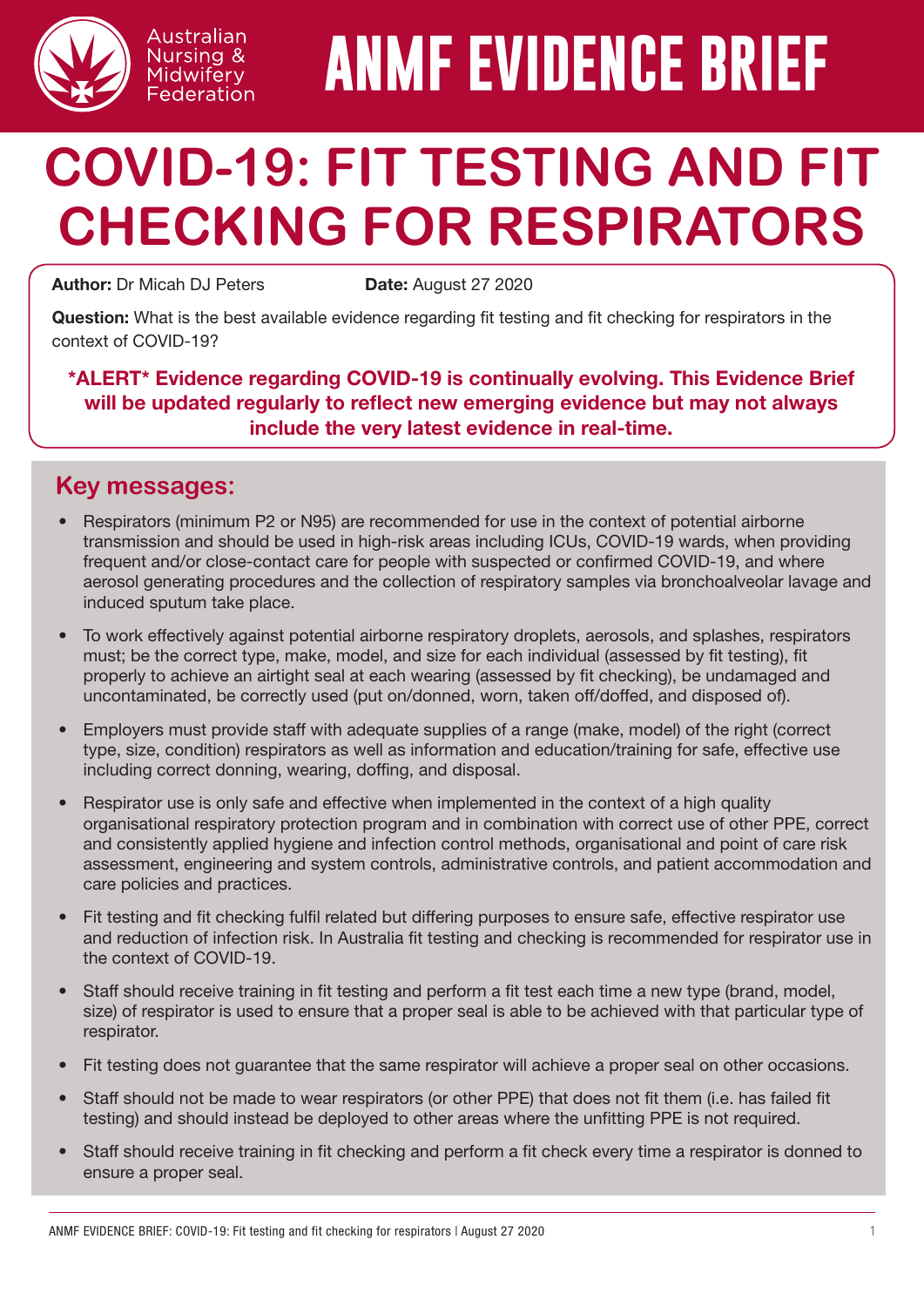- Fit checking improves the likelihood of achieving a proper seal but does not guarantee it.
- If a proper seal cannot be achieved through fit checking, the staff member should not work in an area where a respirator is required.
- Fit testing performed with a range of types of respirator is effective in identifying a suitable type for most individuals.
- Due to differences in facial size and shape, some individuals may not be able to identify a suitable type of respirator via fit testing.

This ANMF COVID-19 Evidence Brief may be read in conjunction with:

- [COVID-19: Personal Protective Equipment](http://www.anmf.org.au/documents/ANMF_Evidence_Brief_COVID-19-PPE.pdf)
- [COVID-19: Modes of Transmission and Infection](http://www.anmf.org.au/documents/ANMF_Evidence_Brief_COVID-19-Modes_of_transmission_and_infection.pdf)
- [COVID-19: Protecting Healthcare Workers from Infection](http://www.anmf.org.au/documents/ANMF_Evidence_Brief_COVID-19-Protecting_healthcare_workers_from_infection.pdf)
- [COVID-19: Wearing Masks and Face Coverings in the Community](http://www.anmf.org.au/documents/ANMF_Evidence_Brief_COVID-19-Public_Masks.pdf)

### **Summary**

Background: COVID-19 (from 'severe acute respiratory syndrome coronavirus 2' (or 'SARS-CoV-2') is a newly discovered (novel) coronavirus first identified in Wuhan, Hubei province, China in 2019 as the cause of a cluster of pneumonia cases.<sup>1</sup> Coronaviruses are similar to a number of human and animal pathogens including some of those which cause the common cold as well as more serious illnesses including severe acute respiratory syndrome (SARS/ SARS-CoV-1) and Middle East respiratory syndrome (MERS). Since discovery, COVID-19 has spread to many countries and was declared a global emergency by the World Health Organization (WHO) on 30 January 2020,<sup>2</sup> and a pandemic on March 11.<sup>3</sup> The most at-risk individuals of infection are those in close contact with patients with COVID-19 which includes health and aged care workers. Personal protective equipment (PPE) is one line of defence against COVID-19 infection and should be part of all respiratory protection programs for infection prevention and control. To work effectively, all PPE including respirators, must fit properly and therefore be the right size for each individual who wears it. Because different brands, makes, and models of respirator fit differently due to different sizing and shape, fit testing is necessary to determine which ones fit each individual. Fit checking is also necessary each time a respirator is put on to check to see if a proper seal has been achieved.

#### COVID-19 transmission: droplets, surfaces, and aerosols

Evidence regarding potential modes of COVID-19 transmission is continually emerging, particularly around the potential for airborne transmission via small aerosolised droplets. Based on currently available evidence, COVID-19 is transmitted when virus particles enter the body via the mucosae (mouth and nose) or conjunctiva (eyes) which can occur through;<sup>4</sup>

- direct person-to-person contact,
- respiratory droplets >5-10μm in diameter (e.g. from coughing and sneezing), and;
- indirect contact from touching infected environmental surfaces/formites and transferring viral particles to the mucosae or conjunctiva.

The SARS-CoV-2 may be found in small, aerosolised particles,<sup>5</sup> but the extent to which these smaller particles pose an infection risk or how they move in the air under different conditions is currently unconfirmed.<sup>6</sup> There is ongoing inquiry regarding the potential for smaller viral particles/aerosols (<5μm) to remain in the air and upon different environmental surfaces. Specific evidence for COVID-19 transmission is emerging, particularly around the potential for 'airborne' transmission.<sup>7</sup> It is important to recognise that both large and smaller droplets travel through the air and may be considered 'airborne', however smaller droplets behave differently to larger droplets as they are lighter, more buoyant, and evaporate more quickly.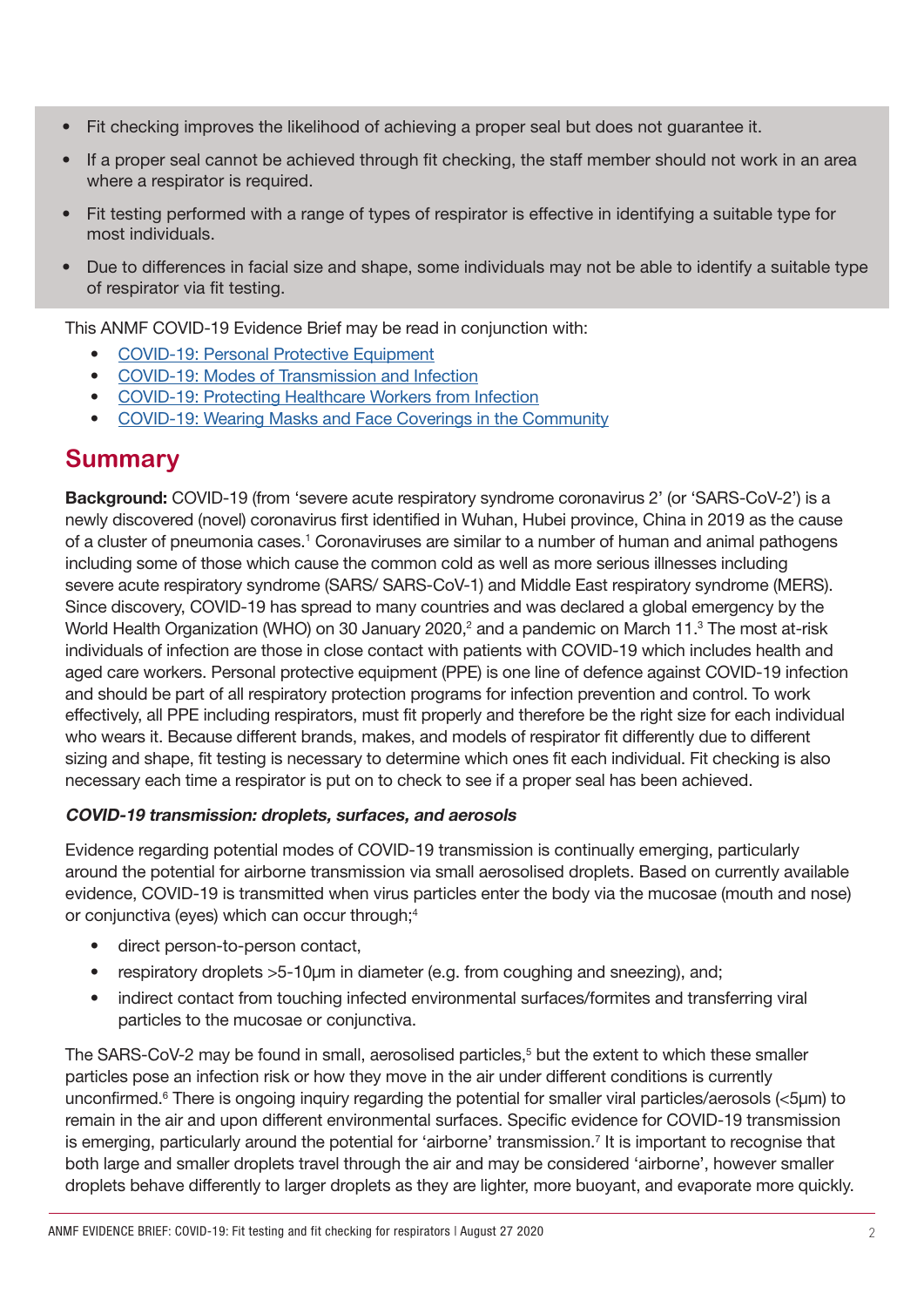The science regarding the airborne transmission of disease is itself complex and equivocal. Questions remain regarding virology (i.e. what amount of a virus is enough to cause an infection?) and biophysics (i.e. how do particles move in the air under different conditions?).<sup>6</sup>

Some authors have indicated that combined with previous and developing understandings regarding the behaviour of aerosolised particles from coughs, sneezes and aerosol generating procedures, as well as evidence concerning other respiratory viruses (e.g. SARS-CoV-1), the emerging evidence regarding the potential for COVID-19 to be a transmission risk via aerosols suggests that additional precautions beyond usual droplet and contact contamination should be considered in some contexts such as crowded, poorly ventilated, and indoor environments.7-14

The ANMF Evidence Brief [COVID-19: Modes of Transmission and Infection](http://www.anmf.org.au/documents/ANMF_Evidence_Brief_COVID-19-Modes_of_transmission_and_infection.pdf) contains additional detailed information and guidance regarding the evidence of COVID-19 transmission and infection.15

#### Personal protective equipment

In the context of COVID-19, precautions for contact, droplet, and airborne transmission are relevant depending upon the situation. Health and aged care staff must have access to appropriate PPE resources and receive information and training regarding how to correctly put on (don), wear/use, take off (doff), and dispose of PPE in different situations.16 Correct size, fit, use, and disposal of PPE is essential to safe, effective infection prevention and control activities in the context of responding to COVID-19.<sup>1</sup> Currently, many jurisdictions globally are facing limitations in terms of access to suitable types and sizes of PPE, so correct, rational use is vital.<sup>1</sup> The ANMF Evidence Brief [COVID-19: Personal Protective Equipment](http://www.anmf.org.au/documents/ANMF_Evidence_Brief_COVID-19-PPE.pdf) contains additional detailed information and guidance regarding the evidence for PPE use in the context of COVID-19.17

#### COVID-19 and respirator use

Aerosolised mucus and saliva particles <5μm can be produced by coughing, sneezing, and talking as well as during clinical aerosol generating procedures including respiratory sample collection which may lead to potential infection and contamination risks.<sup>4</sup> Aerosolised particles may travel several metres and potentially remain in the air for up to three hours, however the viability and infection risk of such particles is not yet known.<sup>18</sup> Correct respirator use is a vital component of infection control and maintenance of staff and patient safety, as incorrect use (e.g. incorrect doffing process) has been found to be a primary cause of contamination when removing PPE.19

The WHO recommends rational use of personal protective equipment (PPE) and urges precautions for droplet and contact transmission in the setting of caring for people with COVID-19 and airborne precautions in settings when aerosols may be generated.<sup>4</sup> In response to emerging evidence and advice, the WHO has reviewed its position regarding the degree of infection risk that smaller airborne particles (droplets <5μm) pose, which has implications for the types of PPE that should be used in different scenarios. The Australian Government Department of Health recommends that health and aged care staff use P2/N95 respirators instead of masks in the context of both aerosol generating procedures and if in frequent close contact with patients with suspected or confirmed COVID-19.20

#### Respirators: fit testing and fit checking

To work safely and effectively all PPE, including respirators, must be the correct size and fit for each individual health or aged care worker.<sup>21</sup> Manufactures of respirators recommend that both fit tests and checks be conducted and highlight that fit testing is the responsibility of the employer while fit checking is the responsibility of the worker.<sup>22</sup> In Australia, the Commonwealth Department of Health, National Medical Research Council, and the Australian Commission of Healthcare Safety and Quality recommend that both fit testing and fit checking are required for both P2 and N95 respirators.<sup>23</sup> This is also supported by Statebased bodies including the New South Wales Government and Clinical Excellence Commission in the context of COVID-19.24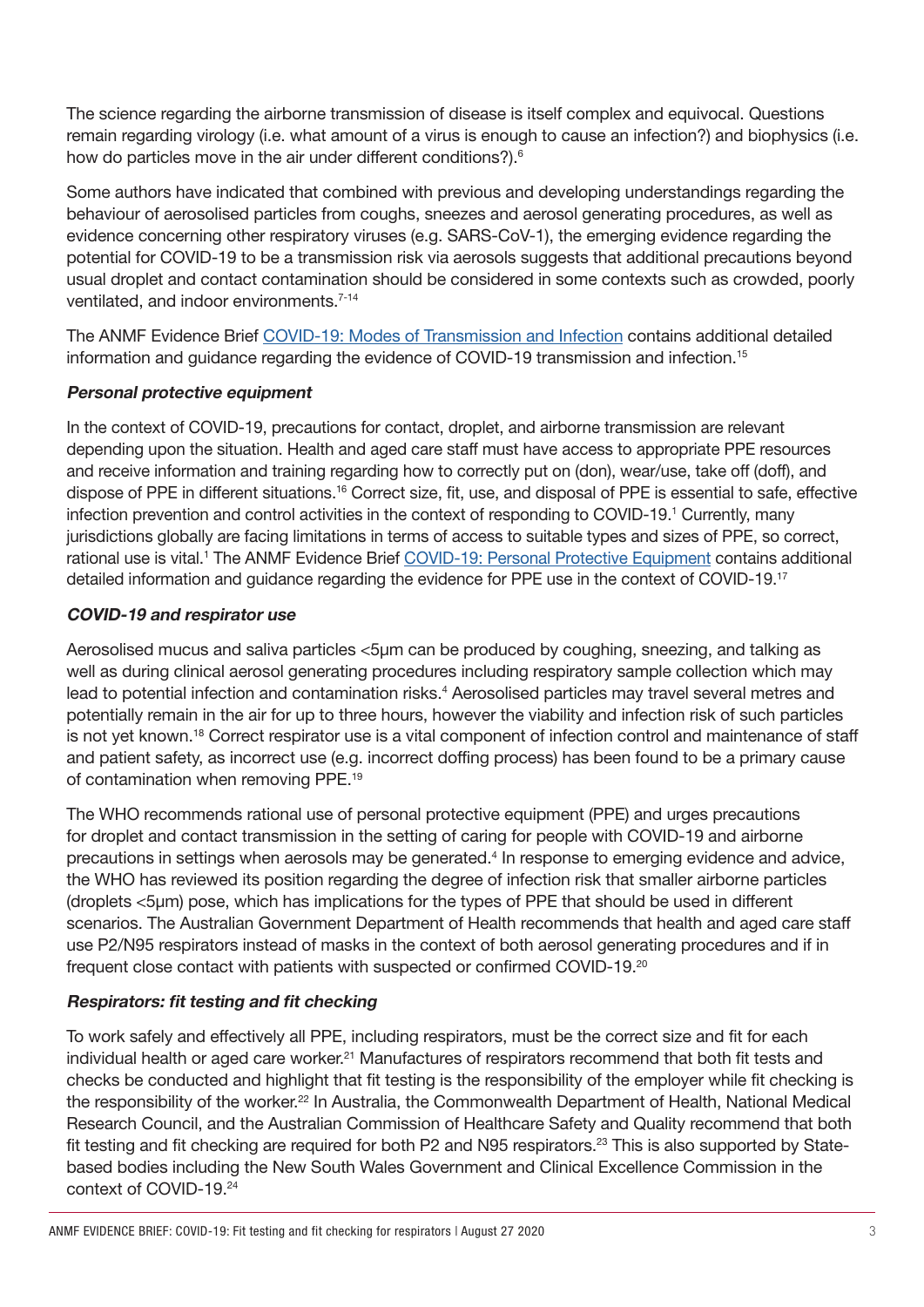Respirator fit testing is a formal component of an overall respiratory protection program and provides health and aged care workers with guidance for choosing the brand, model, and size of respirator which provides the best fit for each individual employee, as well as instructions for proper use.25,26 Fit testing can be conducted using quantitative and qualitative approaches and should be conducted by a trained operator. Fit testing should occur each time a new brand, model, or size of respirator is used by an individual to ensure adequate fit.<sup>27,28</sup>

Respirator fit checking is another component of respiratory protection programs and involves the health or aged care worker checking to ensure that a proper seal has been achieved on the face each time a respirator has been donned.<sup>25</sup> This includes correcting positioning the respirator and straps, forming the nose bridge/clip of the respirator, and ensuring that facial hair is not present to interfere with the seal. Training in fit checking has been found to result in staff achieving a better seal when they use respirators and should be performed each time a respirator is put on.<sup>29</sup>

An incorrectly sized or fitted respirator may not provide a sufficient seal on the person's face.<sup>30,31</sup> This allows entry of particles around the sides of the respirator which may then contaminate the inner surface of the mask or face or be inhaled. Both exposures may cause infection. A respirator which does not fit properly due to incorrect size or fit may also lead to otherwise avoidable adjustments and touching of the respirator – potential contamination and infection risks during respirator use.

While training in the proper use of respirators is vital, fit testing may be associated with additional time and costs.32 Some have argued that fit tests for respirators should not be conducted due to associated additional time and cost, arguing that the user fit check adequately ensures an effective face seal. More recent evidence however suggests that lack of fit testing results in apparent reductions in the number staff able to achieve an effective seal.<sup>33</sup> Fit testing as part of a respiratory protection program is often effective in ensuring that almost all workers are able to identify a suitably fitting mask from the existing available range of respirators.<sup>34</sup>

Performing a fit test alone may not always be sufficient for ensuring an effective fit each time a respirator is used, with some findings that subsequent fit checking may be necessary despite passing a previous fit test.<sup>31</sup> Fit checking also does not guarantee that a proper seal has been achieved even if a fit test has been passed, so it is critical that staff are trained to apply fit checking correctly. Further, it appears that multiple fit tests (i.e. performing a fit test with multiple types/models/sizes of respirator increase the chance of selecting a mask with an appropriate fit for the individual.<sup>27,28</sup> This also highlights the importance of providing training to perform fit tests and ensuring availability of a range of respirators for staff to select from and perform fit tests.<sup>28</sup> It is important to note that because each individual has a different sized and shaped face, even when a number of different respirators are available, some individuals may not successfully identify an adequately fitting selection.28,30 Adequate supply, fit testing, and fit checking is thus important to ensure that all staff have optimum access and the best chance of identifying and correctly fitting a suitable, safe, effective respirator.

In the context of COVID-19 where many jurisdictions may face shortages of appropriate PPE including respirators,1,35 rational use is critical to avoid wastage. Among the WHO's recommended approaches for minimising PPE use, ensuring that staff correctly don, use, doff, and dispose of appropriate PPE is suggested.<sup>1</sup> Because using incorrectly sized or fitting respirators can be classified as incorrect use/ inappropriate PPE, ensuring that staff have access to correctly sized and fitting respirators is a rational and effective approach for avoiding wastage and supporting staff and patient safety.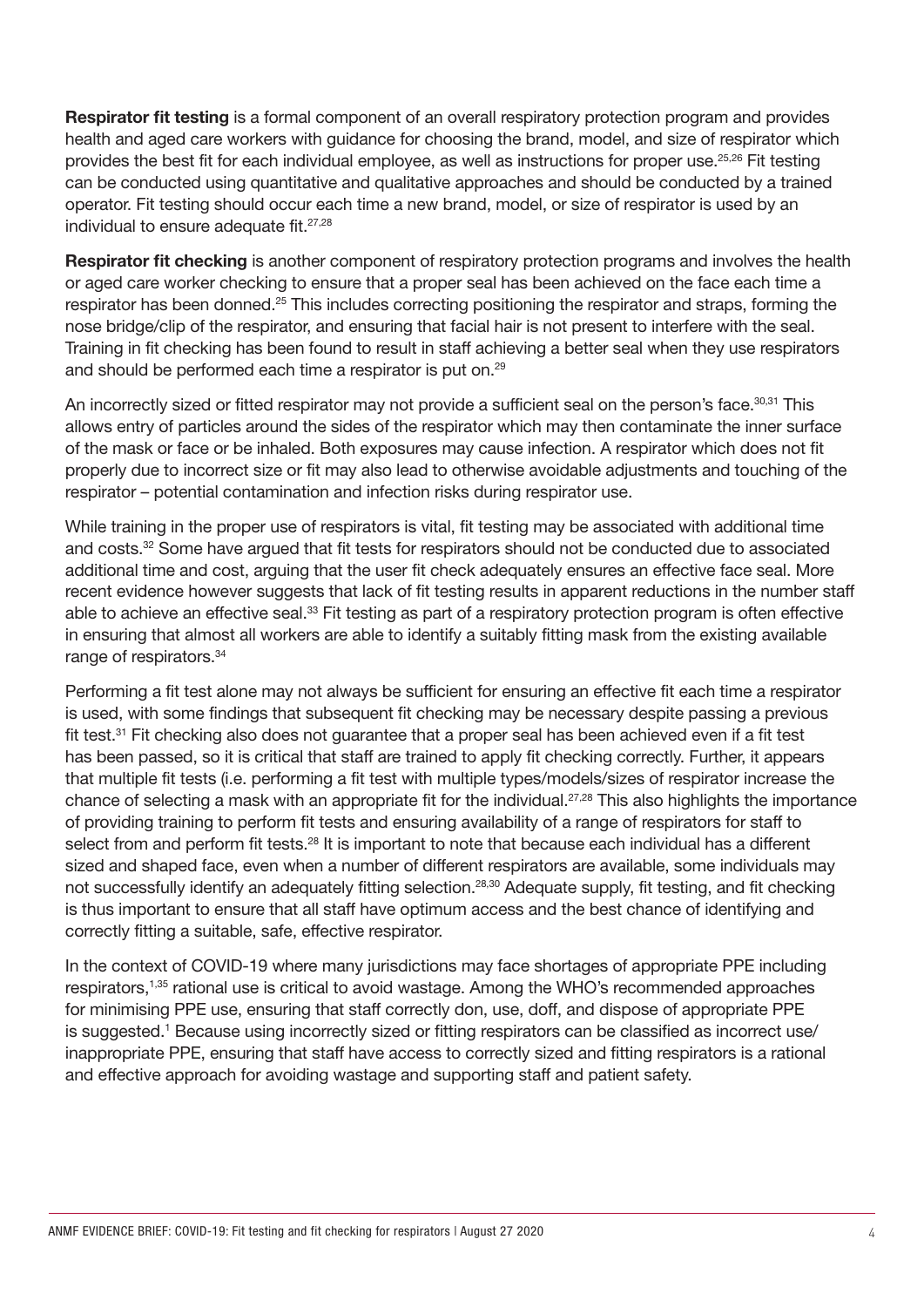# **References**

- 1. World Health Organization. Rolling updates on coronavirus disease (COVID-19). 2020. [https://www.who.int/](https://www.who.int/emergencies/diseases/novel-coronavirus-2019/events-as-they-happen) [emergencies/diseases/novel-coronavirus-2019/events-as-they-happen](https://www.who.int/emergencies/diseases/novel-coronavirus-2019/events-as-they-happen) (accessed 25 Mar 2020).
- 2. World Health Organization. Director-General's remarks at the media briefing on 2019-nCoV on 11 February 2020. 2020. [https://www.who.int/dg/speeches/detail/who-director-general-s-remarks-at-the-media-briefing-on-2019](https://www.who.int/dg/speeches/detail/who-director-general-s-remarks-at-the-media-briefing-on-2019-ncov-on-11-february-2020) [ncov-on-11-february-2020](https://www.who.int/dg/speeches/detail/who-director-general-s-remarks-at-the-media-briefing-on-2019-ncov-on-11-february-2020) (accessed Mar 25 2020).
- 3. World Health Organization (WHO). WHO Director-General's opening remarks at the media briefing on COVID-19 11 March 2020. 11 Mar 2020. [https://www.who.int/dg/speeches/detail/who-director-general-s-opening-remarks](https://www.who.int/dg/speeches/detail/who-director-general-s-opening-remarks-at-the-media-briefing-on-covid-19---11-march-2020)[at-the-media-briefing-on-covid-19---11-march-2020](https://www.who.int/dg/speeches/detail/who-director-general-s-opening-remarks-at-the-media-briefing-on-covid-19---11-march-2020) (accessed 10 Jul 2020).
- 4. World Health Organization (WHO). Scientific Brief: Modes of transmission of virus causing COVID-19: implications for IPC precaution recommendations. 29 Mar 2020. [https://www.who.int/news-room/commentaries/](https://www.who.int/news-room/commentaries/detail/modes-of-transmission-of-virus-causing-covid-19-implications-for-ipc-precaution-recommendations) [detail/modes-of-transmission-of-virus-causing-covid-19-implications-for-ipc-precaution-recommendations](https://www.who.int/news-room/commentaries/detail/modes-of-transmission-of-virus-causing-covid-19-implications-for-ipc-precaution-recommendations) (accessed 5 Apr 2020 2020).
- 5. Guo ZD, Wang ZY, Zhang SF, et al. Aerosol and Surface Distribution of Severe Acute Respiratory Syndrome Coronavirus 2 in Hospital Wards, Wuhan, China, 2020. Emerging infectious diseases 2020; 26(7): 1583-91.
- 6. Asadi S, Bouvier N, Wexler AS, Ristenpart WD. The coronavirus pandemic and aerosols: Does COVID-19 transmit via expiratory particles? Aerosol Science and Technology 2020; 54(6): 635-8.
- 7. Buonanno G, Morawska L, Stabile L. Quantitative assessment of the risk of airborne transmission of SARS-CoV-2 infection: prospective and retrospective applications. medRxiv 2020: 2020.06.01.20118984.
- 8. Bahl P, Doolan C, de Silva C, Chughtai AA, Bourouiba L, MacIntyre CR. Airborne or droplet precautions for health workers treating COVID-19? The Journal of infectious diseases 2020.
- 9. Morawska L, Milton DK. It is Time to Address Airborne Transmission of COVID-19. Clinical Infectious Diseases 2020.
- 10. Morawska L, Tang JW, Bahnfleth W, et al. How can airborne transmission of COVID-19 indoors be minimised? Environment international 2020; 142: 105832.
- 11. Morawska L, Cao J. Airborne transmission of SARS-CoV-2: The world should face the reality. Environment International 2020; 139: 105730.
- 12. Li Y, Qian H, Hang J, et al. Evidence for probable aerosol transmission of SARS-CoV-2 in a poorly ventilated restaurant. medRxiv 2020: 2020.04.16.20067728.
- 13. Yu ITS, Li Y, Wong TW, et al. Evidence of Airborne Transmission of the Severe Acute Respiratory Syndrome Virus. New England Journal of Medicine 2004; 350(17): 1731-9.
- 14. Hamner L. High SARS-CoV-2 attack rate following exposure at a choir practice—Skagit County, Washington, March 2020. MMWR Morbidity and Mortality Weekly Report 2020; 69.
- 15. Peters M. ANMF Evidence Brief: COVID-19 Modes of Transmission and Infection. 30 Apr 2020. [http://anmf.org.](http://anmf.org.au/campaign/entry/coronavirus-covid-19-information-for-members) [au/campaign/entry/coronavirus-covid-19-information-for-members](http://anmf.org.au/campaign/entry/coronavirus-covid-19-information-for-members) (accessed 1 May 2020).
- 16. Huh S. How to train the health personnel for protecting themselves from novel coronavirus (COVID-19) infection during their patient or suspected case care. J Educ Eval Health Prof 2020; 17: 10-.
- 17. Peters MDJ. ANMF Evidence Brief: COVID-19 PPE. 30 Apr 2020. [http://anmf.org.au/campaign/entry/](http://anmf.org.au/campaign/entry/coronavirus-covid-19-information-for-members) [coronavirus-covid-19-information-for-members](http://anmf.org.au/campaign/entry/coronavirus-covid-19-information-for-members) (accessed 1 May 2020).
- 18. Zhen-Dong G, Zhong-Yi W, Shou-Feng Z, et al. Aerosol and Surface Distribution of Severe Acute Respiratory Syndrome Coronavirus 2 in Hospital Wards, Wuhan, China, 2020. Emerging Infectious Disease Journal 2020; 26(7).
- 19. Lim SM, Cha WC, Chae MK, Jo IJ. Contamination during doffing of personal protective equipment by healthcare providers. Clinical and experimental emergency medicine 2015; 2(3): 162-7.